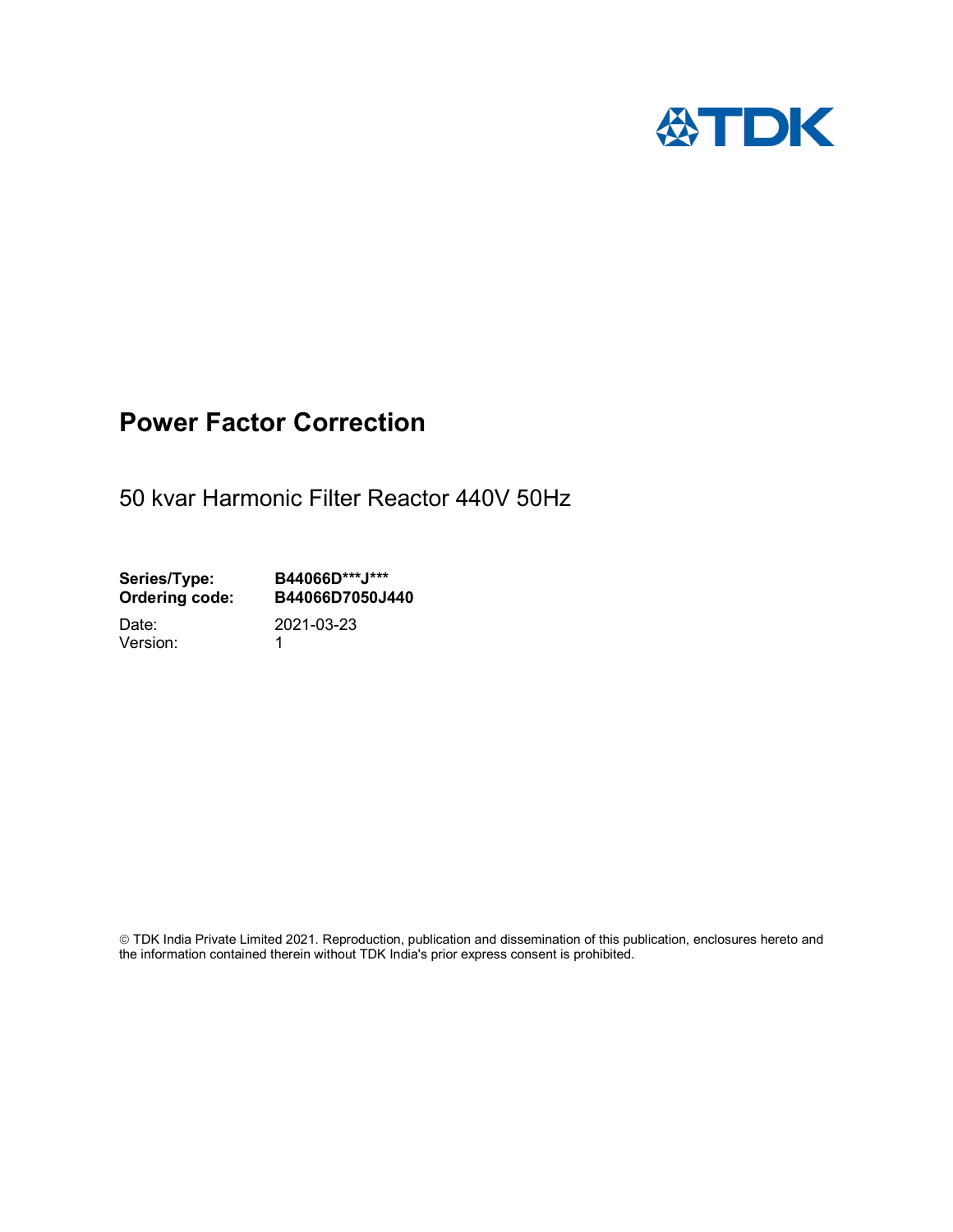# TDK

### Power Factor Correction and Content of Content of Content of Content of Content of Content of Content of Content of Content of Content of Content of Content of Content of Content of Content of Content of Content of Content

#### 50 kvar Harmonic Filter Reactor 440V 50Hz B44066D\*\*\*J\*\*\*

#### **Characteristics**

- $\blacksquare$  Highest linearity
- Temperature control via micro switch in inner coil
- $\blacksquare$  Highest life time by high quality materials
- **Low losses**
- $\blacksquare$  High overloading capability
- Safety device, temperature micro switch
- Copper winding
- **Low noise**

| <b>Technical data</b>                           |                |             |
|-------------------------------------------------|----------------|-------------|
| De-tuning factor p                              | $\overline{7}$ | %           |
| Effective filter output $Q_C$                   | 50             | kvar        |
| Rated voltage $V_R$ <sup>1)</sup>               | 440            | V           |
| Rated frequency f                               | 50             | Hz          |
| Ambient temperature / Insulation class          | 40 / H         | $^{\circ}C$ |
| Capacitance C delta (tot.)                      | 764.92         | μF          |
| Inductivity L                                   | $3 \cdot 0.93$ | mH          |
| Fundamental current 11 <sup>3)</sup>            | 69.54          | A           |
| Linear up to $4$ )                              | 113.5          | A           |
| Effective current $IRMS$ <sup>2)</sup>          | 74.45          | A           |
| Rated harmonic voltages (3rd/5th/7th/11th/13th) | 0.5/6/5/3.5/3  | %           |
| Temperature protection (NC)                     | yes            |             |
| Total losses $P_D$                              | 200            | W           |
| Total weight                                    | 26             | kg          |

<sup>1)</sup> Voltage rise up to 106% of rated voltage is considered in current  $I_{\text{eff}}$ .

<sup>2)</sup>  $I_{eff} = \sqrt{(I_1^2 + I_3^2 + ... I_x^2)}$ 

<sup>3)</sup>  $11 = 1.06$   $\cdot$   $I_R$  ( $I_R$  = Capacitor current 50Hz)

<sup>4)</sup> Linear current =  $1.73$   $\cdot$  I<sub>R</sub> (I<sub>R</sub> = Capacitor current 50Hz)

#### **Connection**

| Line                | 1U1-1V1-1W1   |
|---------------------|---------------|
| Capacitors          | l 1U2-1V2-1W2 |
| Temperature control | 1 O<br>- I =∠ |

#### Reference standard IEC60076-6

CAP FILM ES PFC PM 2021-03-23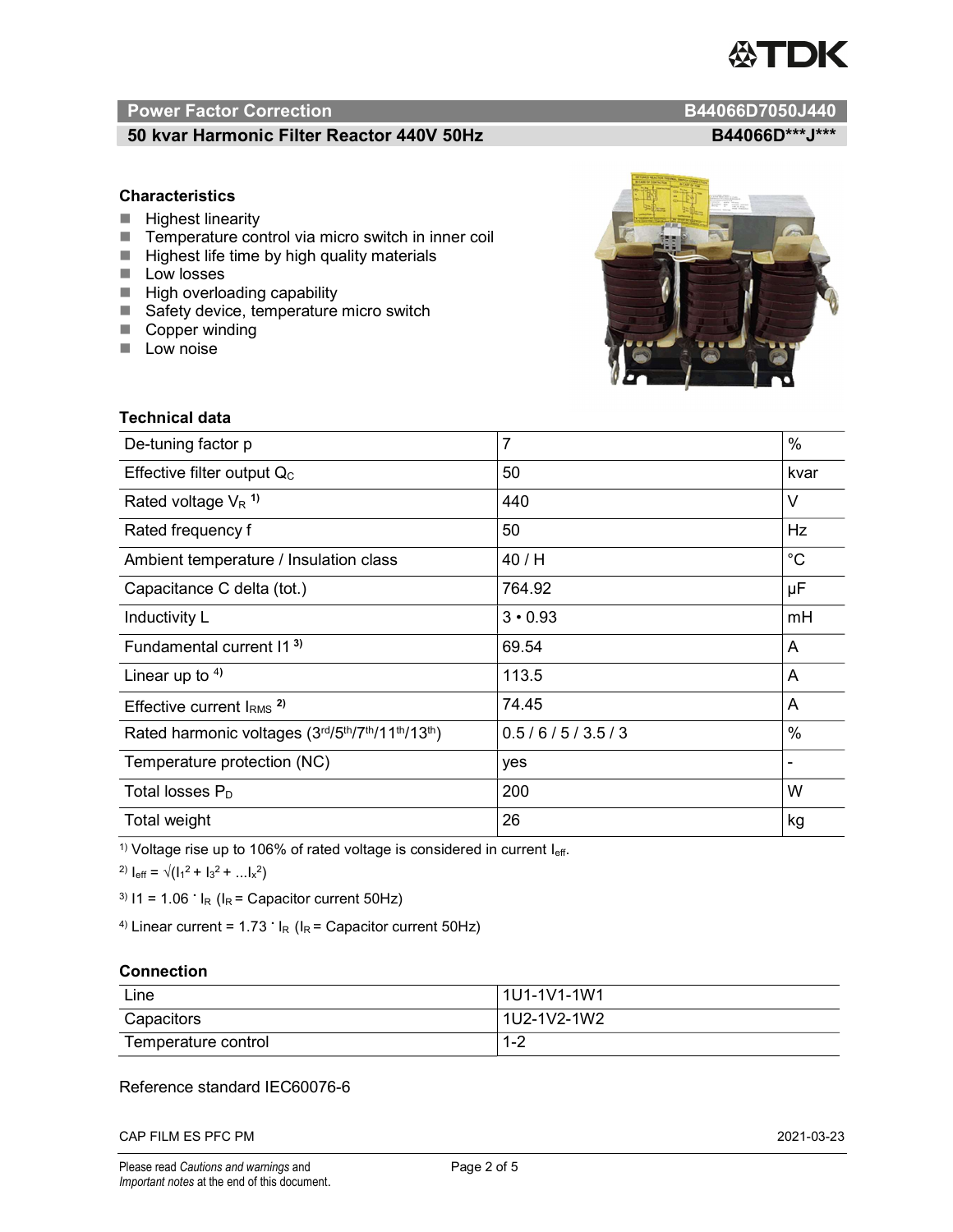

#### Power Factor Correction and B44066D7050J440

#### 50 kvar Harmonic Filter Reactor 440V 50Hz B44066D\*\*\*J\*\*\*

#### Dimensional drawings



#### **Dimensions**

| L/mm  | 260   | b/mm  | 185       |
|-------|-------|-------|-----------|
| H/mm  | 240   | e/mm  | $118 + 5$ |
| W/mm  | 215±5 | d1/mm | 10.8      |
| 11/mm | 220   | d2/mm | 15.5      |
| 12/mm | 220   | A     | 175       |
| n1/mm | 150   | B     | 165       |
| n2/mm | 168±3 | Ø     | 8.5       |

#### Cautions and warnings

- Do not install the reactor in case of any visible damages.
- $\blacksquare$  Installation must be done by skilled personnel only.
- Do not use or store harmonic filter reactors in corrosive atmosphere, especially where chloride gas, sulphide gas, acid, alkali, salt or similar substances are present.
- $\Box$  Do not touch the device during operation: all electrically active parts of this equipment such as windings, electronic components, leads, fuses and terminals carry a dangerous voltage which can lead to burns or electric shock.
- Covers which protect these electrically active parts from being touched must not be opened or removed during operation.
- Before any assembly or maintenance work is started, all installations and equipment must be disconnected from the power source.
- Noncompliance with these instructions may lead to death, serious injury or major damage to equipment.

#### FAILURE TO FOLLOW CAUTIONS MAY RESULT, WORST CASE, IN PREMATURE FAILURES OR PHYSICAL INJURY.

#### CAP FILM ES PFC PM 2021-03-23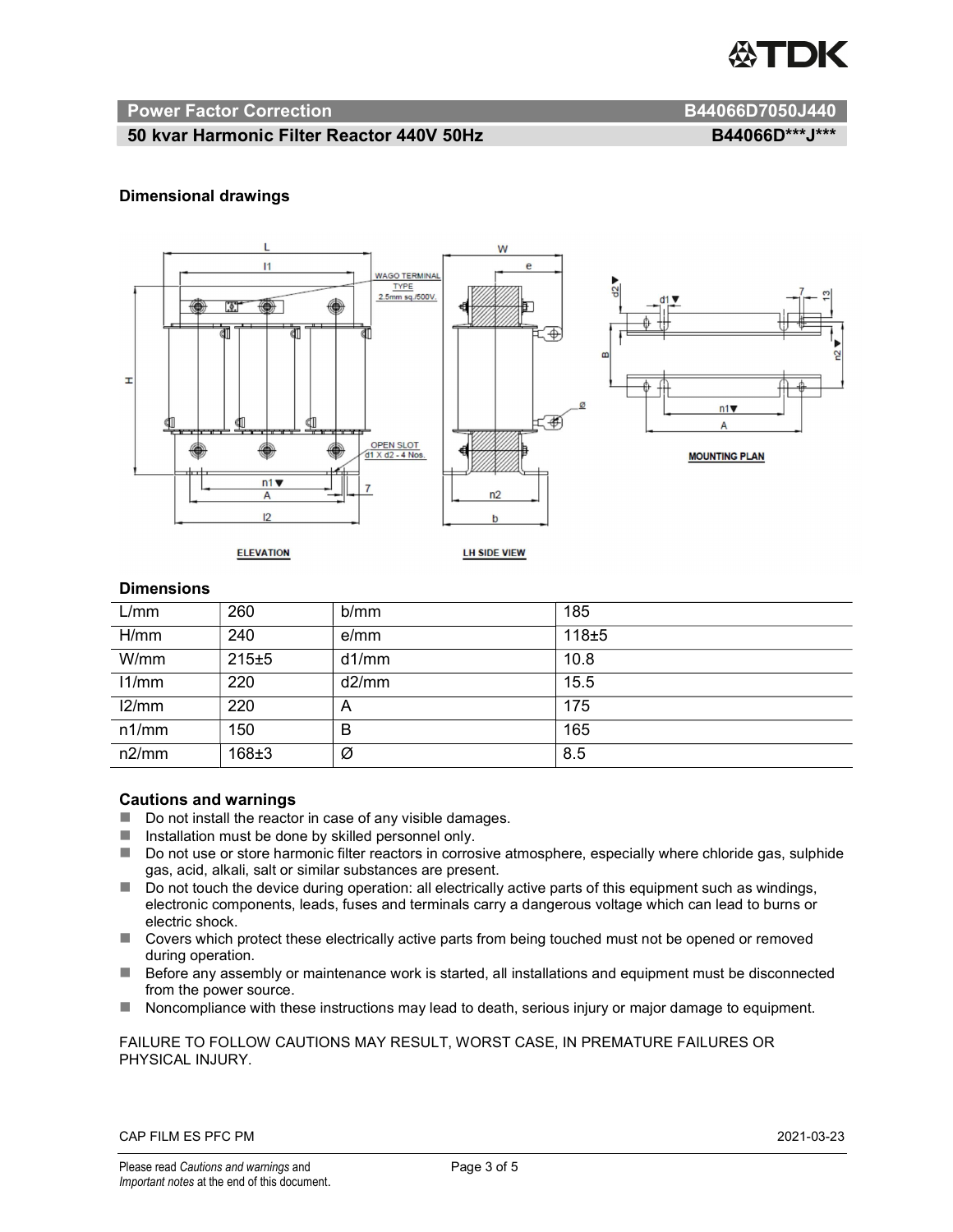

### Power Factor Correction **B44066D7050J440**

#### 50 kvar Harmonic Filter Reactor 440V 50Hz B44066D\*\*\*J\*\*\*

The following applies to all products named in this publication:

- 1. Some parts of this publication contain statements about the suitability of our products for certain areas of application. These statements are based on our knowledge of typical requirements that are often placed on our products in the areas of application concerned. We nevertheless expressly point out that such statements cannot be regarded as binding statements about the suitability of our products for a particular customer application. As a rule we are either unfamiliar with individual customer applications or less familiar with them than the customers themselves. For these reasons, it is always ultimately incumbent on the customer to check and decide whether a product with the properties described in the product specification is suitable for use in a particular customer application.
- 2. We also point out that in individual cases, a malfunction of electronic components or failure before the end of their usual service life cannot be completely ruled out in the current state of the art, even if they are operated as specified. In customer applications requiring a very high level of operational safety and especially in customer applications in which the malfunction or failure of an electronic component could endanger human life or health (e.g. in accident prevention or life-saving systems), it must therefore be ensured by means of suitable design of the customer application or other action taken by the customer (e.g. installation of protective circuitry or redundancy) that no injury or damage is sustained by third parties in the event of malfunction or failure of an electronic component.
- 3. The warnings, cautions and product-specific notes must be observed.
- 4. In order to satisfy certain technical requirements, some of the products described in this publication may contain substances subject to restrictions in certain jurisdictions (e.g. because they are classed as hazardous). Useful information on this will be found in our Material Data Sheets on the Internet (www.tdk-electronics.tdk.com/material). Should you have any more detailed questions, please contact our sales offices.
- 5. We constantly strive to improve our products. Consequently, the products described in this publication may change from time to time. The same is true of the corresponding product specifications. Please check therefore to what extent product descriptions and specifications contained in this publication are still applicable before or when you place an order.

We also reserve the right to discontinue production and delivery of products. Consequently, we cannot guarantee that all products named in this publication will always be available. The aforementioned does not apply in the case of individual agreements deviating from the foregoing for customer-specific products.

- 6. Unless otherwise agreed in individual contracts, all orders are subject to our General Terms and Conditions of Supply.
- 7. Our manufacturing sites serving the automotive business apply the IATF 16949 standard. The IATF certifications confirm our compliance with requirements regarding the quality management system in the automotive industry. Referring to customer requirements and customer specific requirements ("CSR") TDK always has and will continue to have the policy of respecting individual agreements. Even if IATF 16949 may appear to support the acceptance of unilateral requirements, we hereby like to emphasize that only requirements mutually agreed upon can and will be implemented in our Quality Management System. For clarification purposes we like to point out that obligations from IATF 16949 shall only become legally binding if individually agreed upon.